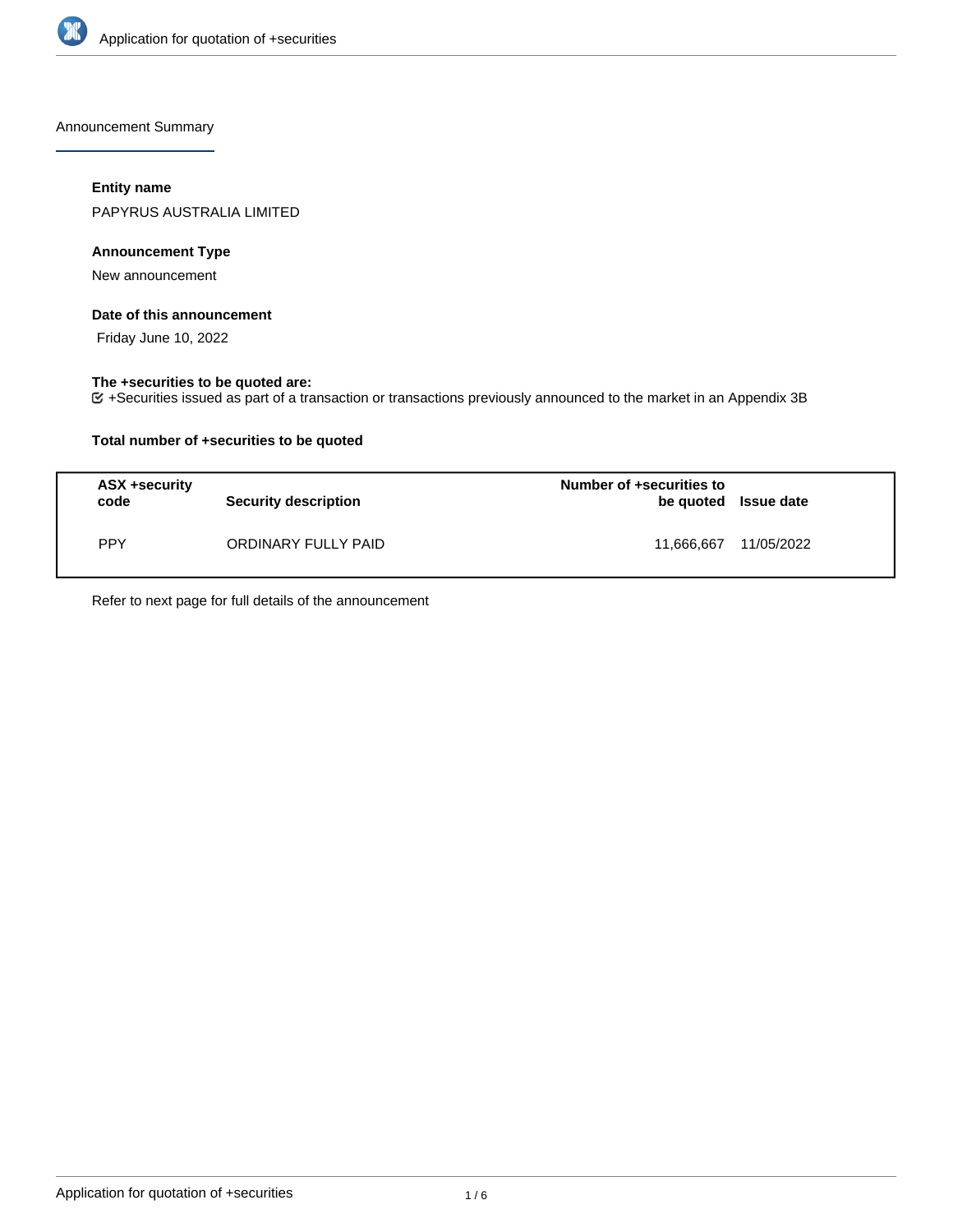

Part 1 - Entity and announcement details

# **1.1 Name of entity**

PAPYRUS AUSTRALIA LIMITED

We (the entity named above) apply for +quotation of the following +securities and agree to the matters set out in Appendix 2A of the ASX Listing Rules.

**1.2 Registered number type** ABN

**Registration number** 63110868409

**1.3 ASX issuer code** PPY

**1.4 The announcement is**

New announcement

## **1.5 Date of this announcement**

10/6/2022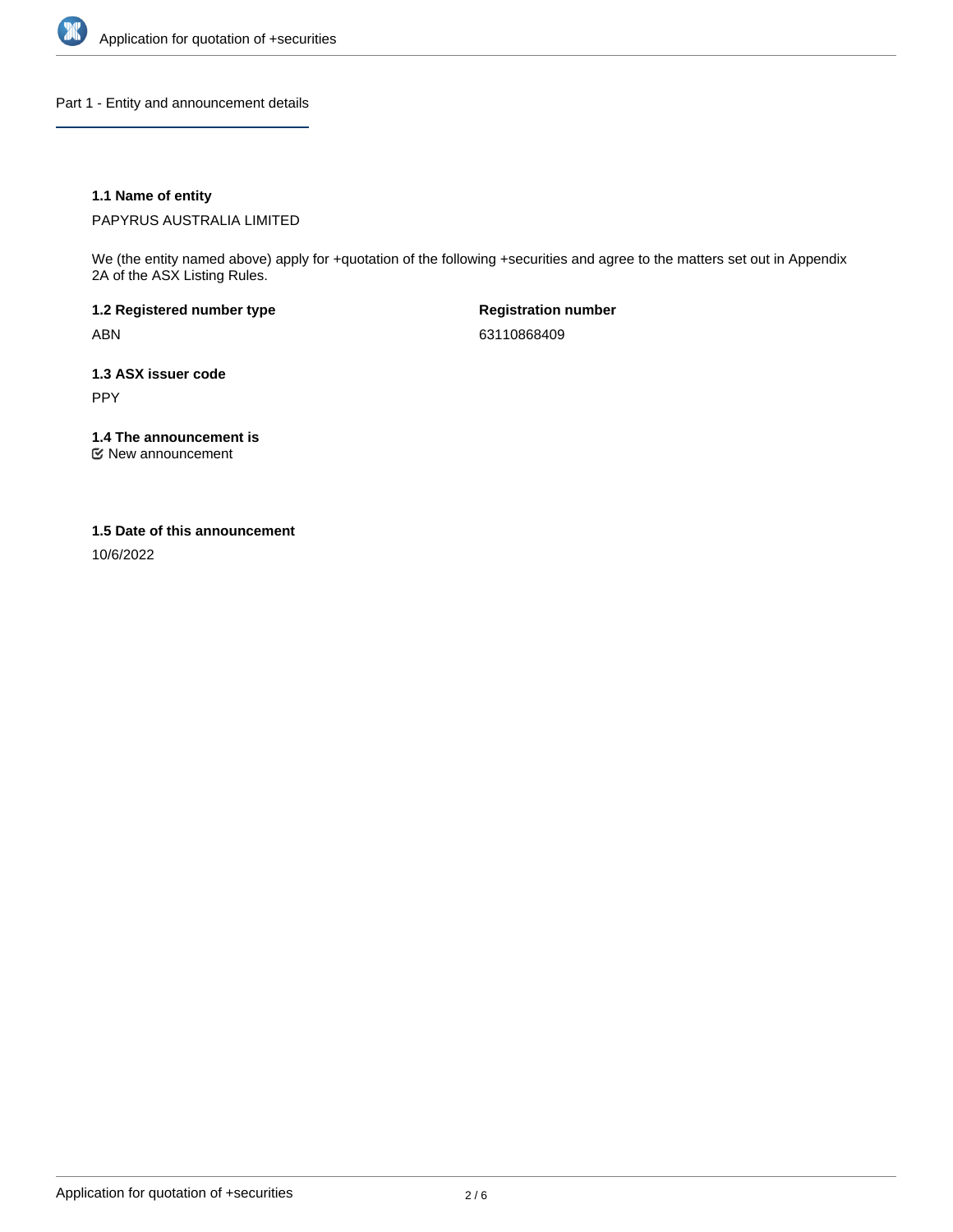

# Part 2 - Type of Issue

# **2.1 The +securities to be quoted are:**

+Securities issued as part of a transaction or transactions previously announced to the market in an Appendix 3B

## **Previous Appendix 3B details:**

| <b>Announcement Date and</b><br>Time | <b>Announcement Title</b>                          | Selected Appendix 3B to submit quotation<br>reauest |  |
|--------------------------------------|----------------------------------------------------|-----------------------------------------------------|--|
| 11-Mav-2022 10:57                    | New - Proposed issue of securities -<br><b>PPY</b> | A placement or other type of issue                  |  |

**2.3a.2 Are there any further issues of +securities yet to take place to complete the transaction(s) referred to in the Appendix 3B?** No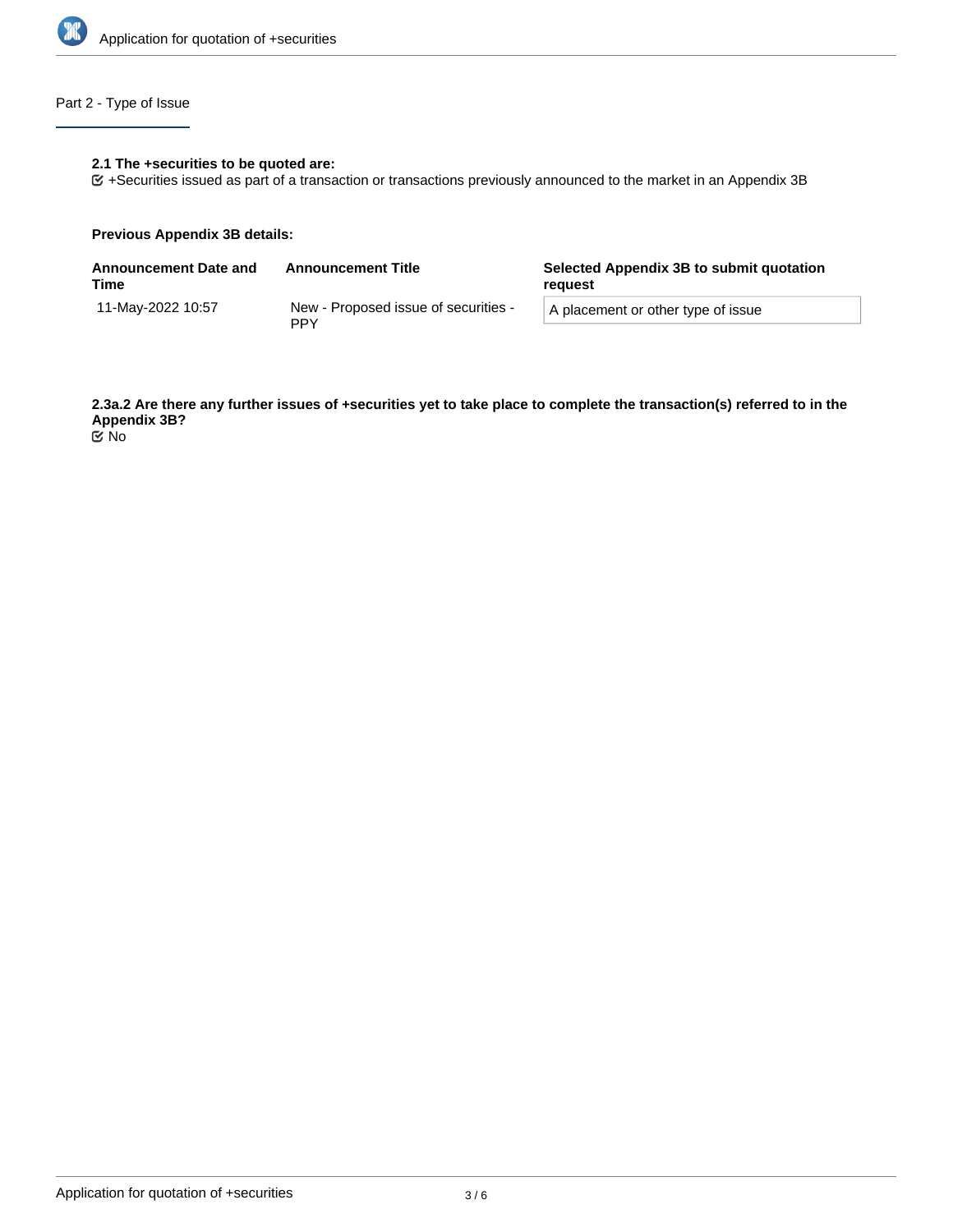

Part 3A - number and type of +securities to be quoted where issue has previously been notified to ASX in an Appendix 3B

## Placement Details

# **ASX +security code and description**

PPY : ORDINARY FULLY PAID

# **Issue date**

11/5/2022

## Distribution Schedule

**Provide a distribution schedule for the new +securities according to the categories set out in the left hand column including the number of recipients and the total percentage of the new +securities held by the recipients in each category.**

| Number of +securities held | <b>Number of holders</b> | Total percentage of +securities held<br>For example, to enter a value of 50%<br>please input as 50.00 |
|----------------------------|--------------------------|-------------------------------------------------------------------------------------------------------|
| $1 - 1,000$                |                          | %                                                                                                     |
| $1,001 - 5,000$            |                          | $\%$                                                                                                  |
| $5,001 - 10,000$           |                          | %                                                                                                     |
| 10,001 - 100,000           |                          | $\%$                                                                                                  |
| 100,001 and over           |                          | $\%$                                                                                                  |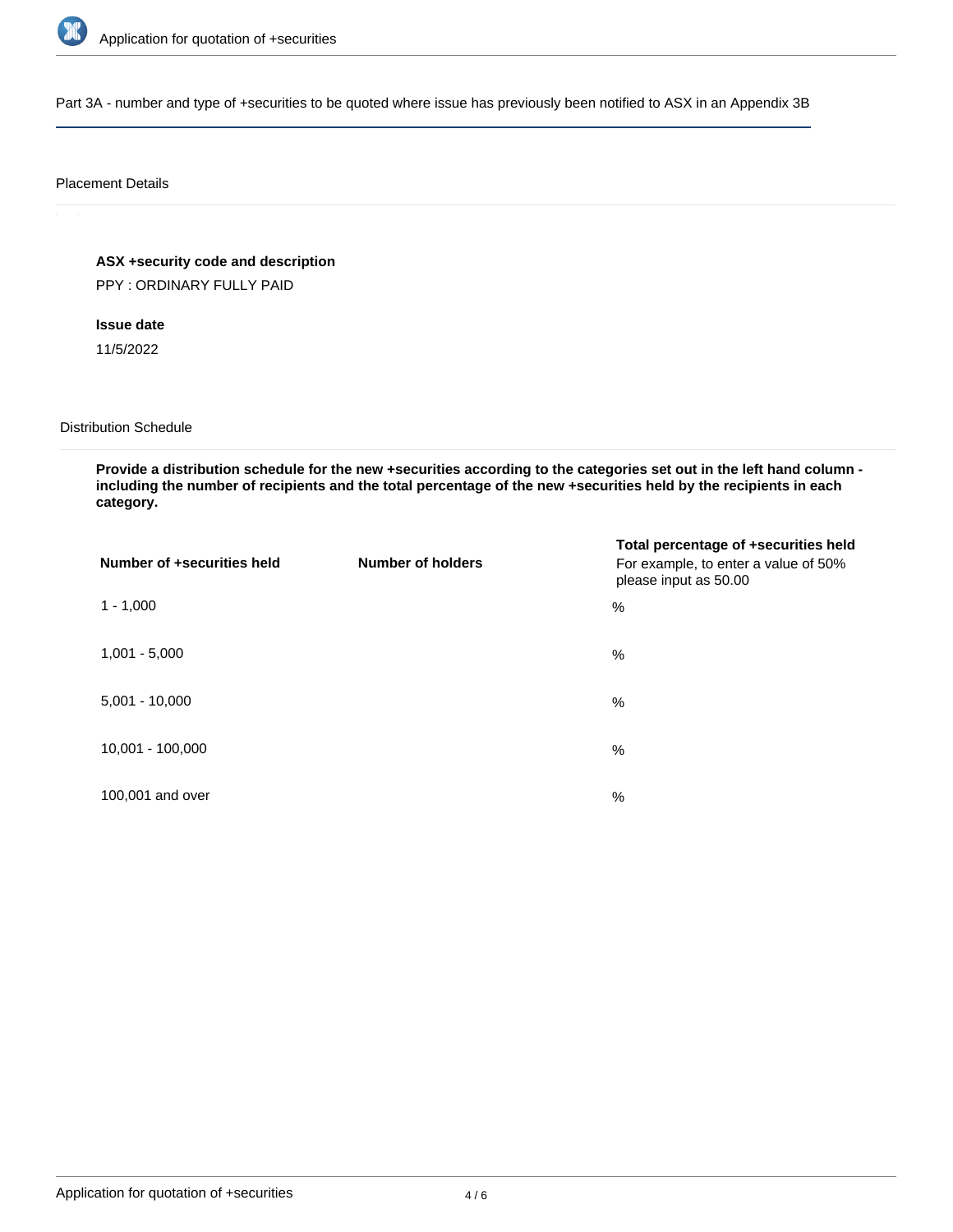

Issue details

| Number of +securities to be quoted<br>11,666,667                                      |                                        |  |  |  |
|---------------------------------------------------------------------------------------|----------------------------------------|--|--|--|
| Are the +securities being issued for a cash consideration?<br>$\mathfrak C$ Yes       |                                        |  |  |  |
| In what currency is the cash consideration being paid?                                | What is the issue price per +security? |  |  |  |
| AUD - Australian Dollar                                                               | AUD 0.01500000                         |  |  |  |
| Any other information the entity wishes to provide about the +securities to be quoted |                                        |  |  |  |